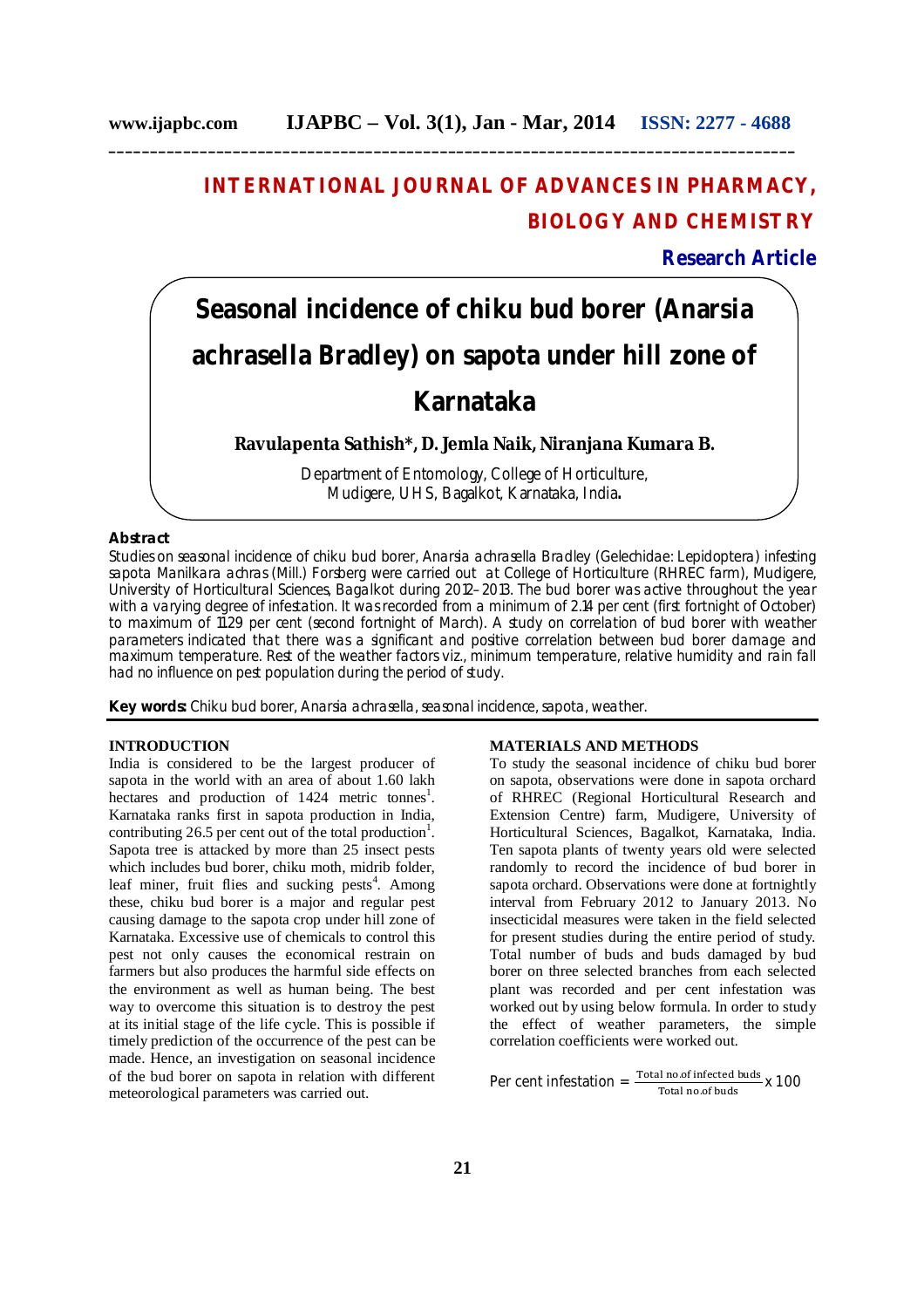#### **RESULTS AND DISCUSSION**

The larva of *A. achrasella* was observed boring into flower buds of sapota. All stages of larvae were found boring young and full grown buds resulting in feeding on corolla as well as ovary of buds (Plate). The damage of bud borer remained more conspicuous by having holes with latex on the buds. The damaged buds later drop down resulting direct impact on fruit yield. The data on per cent buds damaged caused by bud borer (*A. achrasella*) is presented in table 1. The data shows a varying degree of infestation throughout the year. It was recorded from a minimum of 2.14 per cent (first fortnight of October) to maximum of 11.29 per cent (second fortnight of March) during the present investigation. These results are in line with the findings of  $Dongre<sup>2</sup>$ . Correlation studies (Table 2) revealed that, there was a significant ( $r=+0.55$ ) and positive correlation between bud borer damage and

maximum temperature, which is in agreement with the findings of Sushil Kumar and Bhatt<sup>5</sup>. Rest of the weather factors *viz*., minimum temperature, relative humidity and rain fall had no influence on pest population during the period of study. Parvathi and Belavadi<sup>3</sup> reported there was no influence of abiotic factors on the population of bud borer, which supports the present findings.

#### **CONCLUSION**

The activity of bud borer observed throughout the year with peak activity during second fortnight of March. There was no influence of weather factors on bud borer population except maximum temperature.